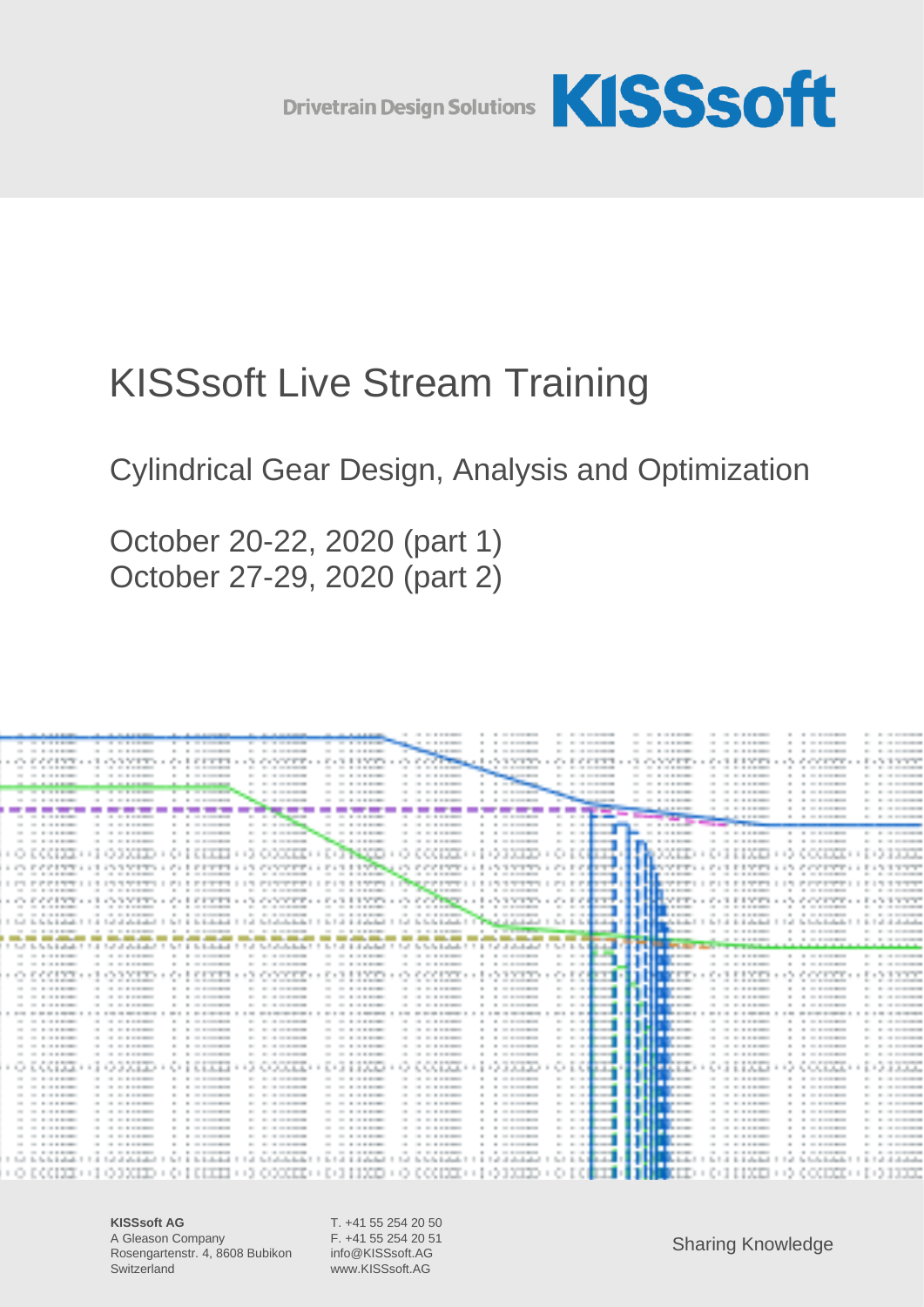# Part 1 – Day 1: October 20, 2020

| $08:30 - 08:45$  | Welcome                                                                                                                                    |
|------------------|--------------------------------------------------------------------------------------------------------------------------------------------|
| $08:45 - 10:10$  | Theory of cylindrical gears "geometry, reference profile, backlash, etc."                                                                  |
| $10:10 - 10:30$  | <b>Break</b>                                                                                                                               |
| $10:30 - 12:00$  | KISSsoft interface basic tabs and database                                                                                                 |
| <b>Exercises</b> | Playing with the interface to duplicate an existing gear pair<br>Introduce hobbing cutters with protuberance a semi topping from a drawing |
| $16:00 - 17:00$  | Questions                                                                                                                                  |

# Part 1 – Day 2: October 21, 2020

| $08:30 - 08:45$  | Exercise follow up                                                                   |
|------------------|--------------------------------------------------------------------------------------|
| $08:45 - 10:10$  | Theory of cylindrical gears "profile and tooth trace modifications, K diagram, etc." |
| $10:10 - 10:30$  | <b>Break</b>                                                                         |
| $10:30 - 12:00$  | KISSsoft interface special tabs "operating backlash, tooth form, etc."               |
| <b>Exercises</b> | Determining the required backlash                                                    |
| $16:00 - 17:00$  | Questions                                                                            |

# Part 1 – Day 3: October 22, 2020

| $08:30 - 08:45$  | Face load factor according to ISO 6336-1 (Method C, Annex E)                   |
|------------------|--------------------------------------------------------------------------------|
| $08:45 - 10:10$  | Theory of contact analysis                                                     |
| $10:10 - 10:30$  | <b>Break</b>                                                                   |
| $10:30 - 12:00$  | Contact analysis in KISSsoft, interpretation of results                        |
| <b>Exercises</b> | Tooth trace modification on a gear pair<br>Profile modification on a gear pair |
| $16:00 - 17:00$  | Questions                                                                      |

# Part 2 – Day 1: October 27, 2020

| $16:00 - 17:00$  | Questions                                                                        |
|------------------|----------------------------------------------------------------------------------|
| <b>Exercises</b> | Strength rating of a gear pair                                                   |
| $10:20 - 12:00$  | Calculation of scuffing, micropitting and tooth flank fracture safeties of gears |
| $10:00 - 10:20$  | <b>Break</b>                                                                     |
| $08:30 - 10:00$  | Calculation of flank and root safeties of gears                                  |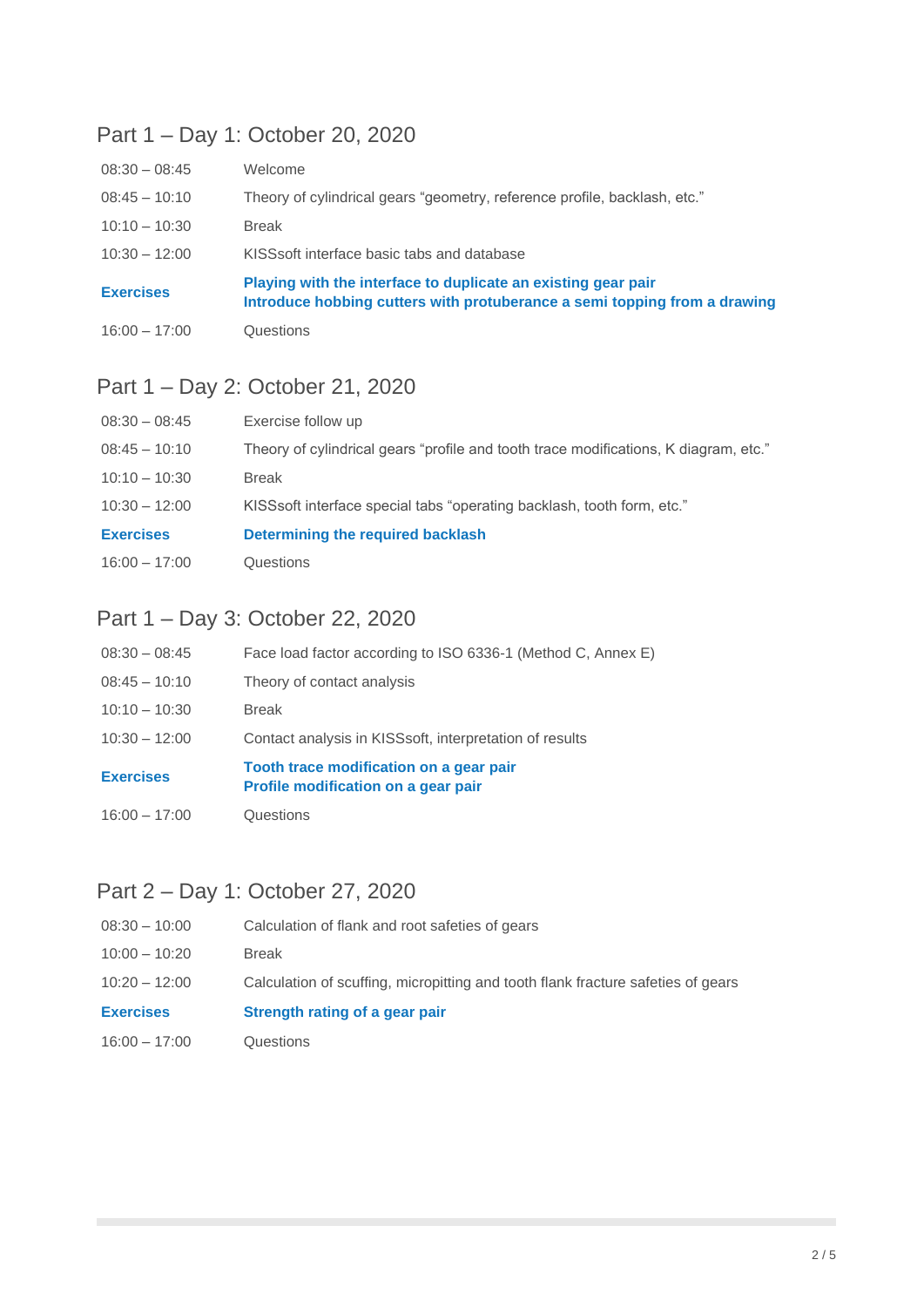# Part 2 – Day 2: October 28, 2020

| $08:30 - 08:45$  | Exercise follow up                          |
|------------------|---------------------------------------------|
| $08:45 - 10:00$  | Load spectrum analysis, Rainflow counting   |
| $10:00 - 10:20$  | <b>Break</b>                                |
| $10:20 - 12:00$  | Reliability analysis and damage calculation |
| <b>Exercises</b> | <b>Reliability analysis of a gear pair</b>  |
| $16:00 - 17:00$  | Questions                                   |

# Part 2 – Day 3: October 29, 2020

| $08:30 - 08:45$  | Exercise follow up                |
|------------------|-----------------------------------|
| $08:45 - 10:10$  | Rough and fine sizing             |
| $10:10 - 10:30$  | <b>Break</b>                      |
| $10:30 - 12:00$  | Sizing of the micro modifications |
| <b>Exercises</b> | Optimization of a gear pair       |
| $16:00 - 17:00$  | Questions                         |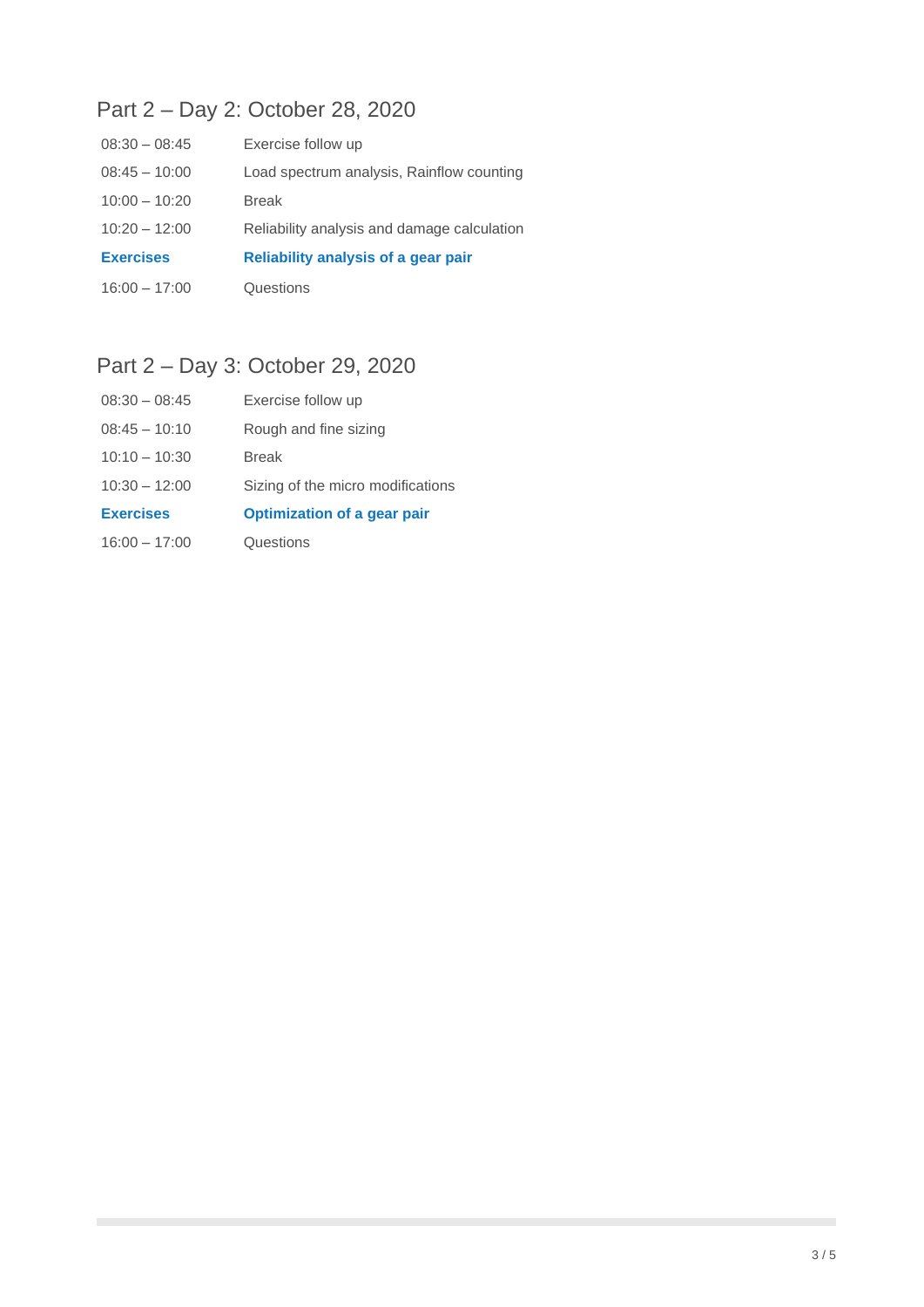### Part 1 – Day 1 and 2: Geometry of Cylindrical Gears with Involute Profile

- Gearing law, Involute tooth form
- Reference profile and tool geometry
- Tooth form for spur and helical gears, external and internal gears
- Profile shift, Grinding stock allowance, Manufacturing profile shift
- Sizing profile shift coefficient and deep tooth form
- Path of contact, Specific sliding
- **•** Definition of various circles
- Backlash (Theoretical and Operating), Tip clearance
- Operating backlash calculation
- Tolerances and allowances, Quality and deviation
- Various methods for inspection
- Tooth flank modifications (Profile and tooth trace)
- **•** Profile and tooth trace diagram (K chart)
- Measurement grid report
- Most frequent errors found in the geometric design of gear pairs
- **Exercises**

#### Part 1 – Day 3: Loaded Tooth Contact Analysis

- Basic principle of loaded tooth contact analysis (LTCA)
- Tooth stiffness according to Weber/Banaschek
- Assumptions in the analysis of helical gear teeth
- Actual path of contact and identification of entry and exit impact
- **Effective transverse contact ratio and overlap ratio**
- Actual normal force and stress distribution
- **Transmission error and its relation with vibration and noise**
- Effect of the deviation and inclination error of axis
- Combining the shaft calculation
- Calculation of face load factor according to ISO 6336-1 Annex E
- Micropitting by contact analysis
- **Exercises**

#### Part 2 – Day 1 and 2: Strength Rating and Failure Mode Analysis

- Calculation of safety factors, Identifying required safety factors
- Definition of material data and Woehler Line (S-N curve)
- Calculation of the flank safety according to ISO 6336:2019
- Calculation of the root safety according to ISO 6336:2019
- Root stress calculation by FEM (2D and 3D)
- Static strength calculation
- Calculation of scuffing (flash temperature and integral temperature)
- Micropitting (On request)
- Tooth flank fracture (On request)